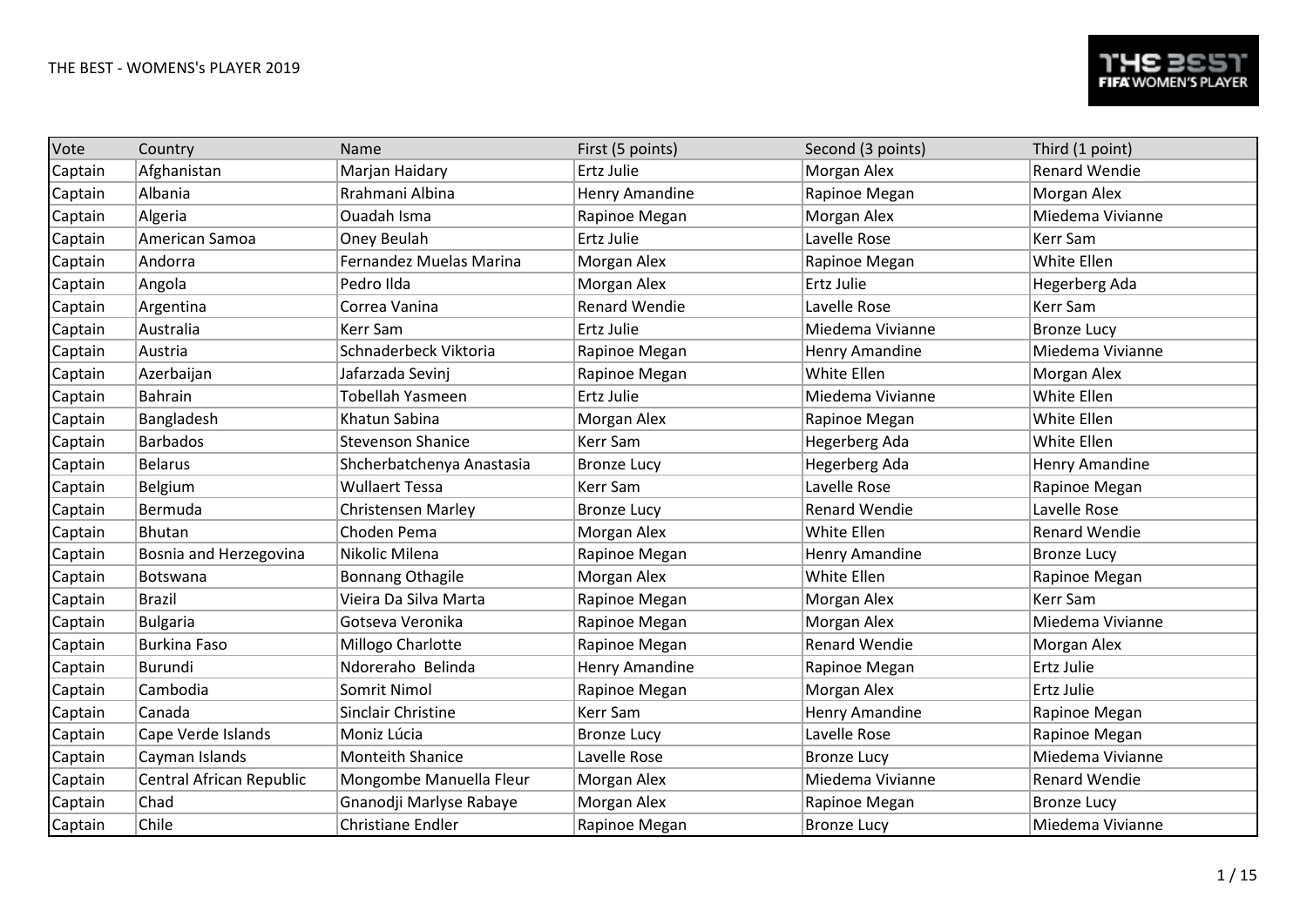| Vote    | Country            | Name                    | First (5 points)   | Second (3 points)     | Third (1 point)               |
|---------|--------------------|-------------------------|--------------------|-----------------------|-------------------------------|
| Captain | China PR           | Wu Haiyan               | Rapinoe Megan      | Lavelle Rose          | Miedema Vivianne              |
| Captain | Chinese Taipei     | <b>Ting Chi</b>         | Morgan Alex        | Rapinoe Megan         | Kerr Sam                      |
| Captain | Colombia           | Gaitan Laguado Natalia  | Hegerberg Ada      | Rapinoe Megan         | Lavelle Rose                  |
| Captain | Comoros            | Halima Attoumane Chafi  | Rapinoe Megan      | Ertz Julie            | <b>Renard Wendie</b>          |
| Captain | Congo              | Ngouala Gabel           | Rapinoe Megan      | Lavelle Rose          | <b>Renard Wendie</b>          |
| Captain | Costa Rica         | Cruz Shirley            | Morgan Alex        | Rapinoe Megan         | Lavelle Rose                  |
| Captain | Croatia            | Landeka Iva             | Rapinoe Megan      | Henry Amandine        | <b>Bronze Lucy</b>            |
| Captain | Cuba               | Mena Yarisleydis        | Rapinoe Megan      | Miedema Vivianne      | Morgan Alex                   |
| Captain | Cyprus             | Georgiou Xenia          | Rapinoe Megan      | Lavelle Rose          | <b>Bronze Lucy</b>            |
| Captain | Czech Republic     | Vonkova Lucie           | Rapinoe Megan      | <b>Bronze Lucy</b>    | Henry Amandine                |
| Captain | Denmark            | <b>Harder Pernille</b>  | Henry Amandine     | Rapinoe Megan         | Lavelle Rose                  |
| Captain | Djibouti           | Abdillahi Said Nima     | Ertz Julie         | Rapinoe Megan         | Lavelle Rose                  |
| Captain | Dominica           | Registe Rosilia         | White Ellen        | Rapinoe Megan         | Miedema Vivianne              |
| Captain | Dominican Republic | Oviedo Alyssa           | Hegerberg Ada      | Kerr Sam              | <b>Graham Hansen Caroline</b> |
| Captain | Ecuador            | Moreira Ligia           | Hegerberg Ada      | <b>Renard Wendie</b>  | Morgan Alex                   |
| Captain | El Salvador        | Ramos Ingrid            | Rapinoe Megan      | Lavelle Rose          | Ertz Julie                    |
| Captain | England            | Houghton Steph          | Rapinoe Megan      | Lavelle Rose          | <b>Bronze Lucy</b>            |
| Captain | Eritrea            | Tesfu Ledeta            | <b>Bronze Lucy</b> | White Ellen           | Henry Amandine                |
| Captain | Estonia            | Loo Katrin              | Miedema Vivianne   | Rapinoe Megan         | White Ellen                   |
| Captain | Eswatini           | Nokuthula Dlamini       | White Ellen        | Miedema Vivianne      | <b>Graham Hansen Caroline</b> |
| Captain | Faroe Islands      | Andreasen Rannvá        | Rapinoe Megan      | Lavelle Rose          | <b>Bronze Lucy</b>            |
| Captain | Finland            | Korpela Tinja-Riikka    | Henry Amandine     | Miedema Vivianne      | Rapinoe Megan                 |
| Captain | France             | Henry Amandine          | Rapinoe Megan      | <b>Renard Wendie</b>  | <b>Bronze Lucy</b>            |
| Captain | Gabon              | Mapangou Wiinnie Delma  | Rapinoe Megan      | <b>Renard Wendie</b>  | Hegerberg Ada                 |
| Captain | Gambia             | <b>Bah Penda</b>        | Hegerberg Ada      | Morgan Alex           | Kerr Sam                      |
| Captain | Georgia            | Matveeva Tatiana        | Hegerberg Ada      | Rapinoe Megan         | Morgan Alex                   |
| Captain | Germany            | Popp Alexandra          | Rapinoe Megan      | Henry Amandine        | <b>Graham Hansen Caroline</b> |
| Captain | Ghana              | Boakye Portia           | <b>Bronze Lucy</b> | Hegerberg Ada         | <b>Renard Wendie</b>          |
| Captain | Greece             | Chatzigiannidou Natalia | <b>Bronze Lucy</b> | Morgan Alex           | Henry Amandine                |
| Captain | Guinea-Bissau      | Tamba Na Biana Tania    | Lavelle Rose       | <b>Henry Amandine</b> | Rapinoe Megan                 |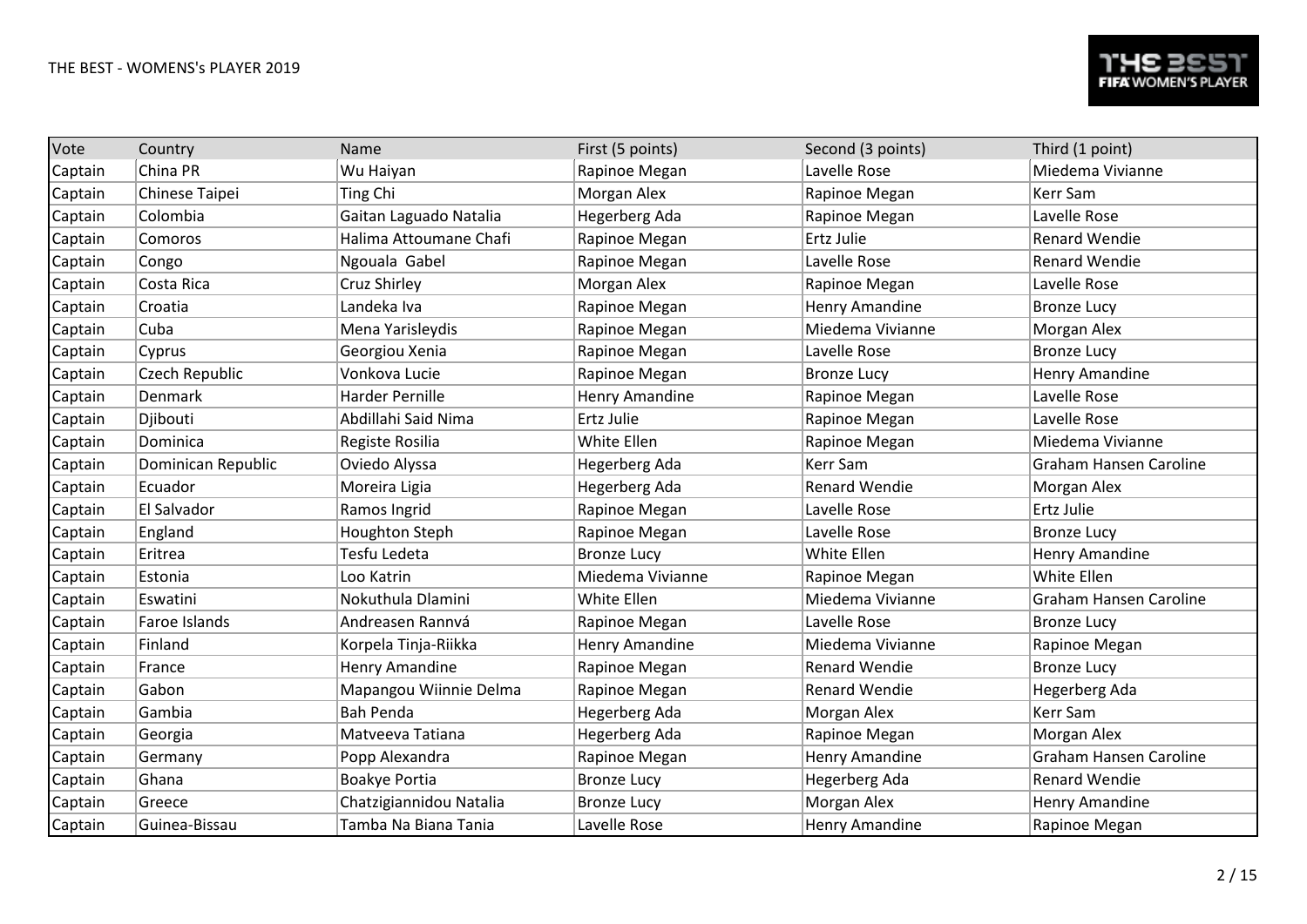| Vote    | Country          | Name                          | First (5 points)     | Second (3 points)             | Third (1 point)               |
|---------|------------------|-------------------------------|----------------------|-------------------------------|-------------------------------|
| Captain | Haiti            | Dumornay Melchie              | <b>Renard Wendie</b> | Henry Amandine                | Hegerberg Ada                 |
| Captain | Honduras         | Menjivar Obregon Maylin Iveth | Morgan Alex          | Kerr Sam                      | <b>Graham Hansen Caroline</b> |
| Captain | Hong Kong        | Chan Wing Sze                 | Rapinoe Megan        | Lavelle Rose                  | Kerr Sam                      |
| Captain | Hungary          | Csiszár Henrietta             | Rapinoe Megan        | <b>Bronze Lucy</b>            | <b>Renard Wendie</b>          |
| Captain | Iceland          | Gunnarsdottir Sara Bjork      | Rapinoe Megan        | Lavelle Rose                  | Miedema Vivianne              |
| Captain | India            | Loitongbam Ashalata Devi      | <b>Bronze Lucy</b>   | Rapinoe Megan                 | Lavelle Rose                  |
| Captain | Indonesia        | Oktafiani Ade Mustikiana      | Henry Amandine       | Hegerberg Ada                 | Morgan Alex                   |
| Captain | IR Iran          | Ghanbari Zahra                | Hegerberg Ada        | Miedema Vivianne              | <b>Renard Wendie</b>          |
| Captain | Israel           | Sade Shay                     | White Ellen          | Hegerberg Ada                 | <b>Bronze Lucy</b>            |
| Captain | Italy            | Gama Sara                     | Rapinoe Megan        | <b>Graham Hansen Caroline</b> | White Ellen                   |
| Captain | Jamaica          | Plummer Konya                 | Ertz Julie           | Rapinoe Megan                 | Kerr Sam                      |
| Captain | Japan            | Kumagai Saki                  | Rapinoe Megan        | White Ellen                   | <b>Bronze Lucy</b>            |
| Captain | Jordan           | Almajali Ayah                 | Rapinoe Megan        | Morgan Alex                   | Henry Amandine                |
| Captain | Kazakhstan       | Kirgizbayeva Begaim           | Rapinoe Megan        | Morgan Alex                   | Hegerberg Ada                 |
| Captain | Korea Republic   | Cho Sohyun                    | Henry Amandine       | Ertz Julie                    | Miedema Vivianne              |
| Captain | Kosovo           | Kryeziu Edona                 | Morgan Alex          | <b>Bronze Lucy</b>            | Miedema Vivianne              |
| Captain | Kyrgyz Republic  | Toktobolotova Baktygul        | Morgan Alex          | <b>Bronze Lucy</b>            | Henry Amandine                |
| Captain | Latvia           | Ibragimova Marija             | Rapinoe Megan        | Miedema Vivianne              | White Ellen                   |
| Captain | Lebanon          | Khalil Tatiana                | Morgan Alex          | Henry Amandine                | Rapinoe Megan                 |
| Captain | Lesotho          | Phezulu Mafusi                | Rapinoe Megan        | White Ellen                   | Lavelle Rose                  |
| Captain | Lithuania        | Lukjancuke Greta              | Rapinoe Megan        | <b>White Ellen</b>            | Henry Amandine                |
| Captain | Luxembourg       | Berscheid Jessica             | Rapinoe Megan        | Morgan Alex                   | White Ellen                   |
| Captain | Macau            | Kusn Chi Kio                  | Morgan Alex          | Rapinoe Megan                 | Kerr Sam                      |
| Captain | Malawi           | Vinkhumbo Towera              | Miedema Vivianne     | Ertz Julie                    | White Ellen                   |
| Captain | Malaysia         | Malini Nordin                 | Rapinoe Megan        | Lavelle Rose                  | Hegerberg Ada                 |
| Captain | Maldives         | Zahir Fadhuwa                 | Rapinoe Megan        | Morgan Alex                   | Lavelle Rose                  |
| Captain | Mali             | Doumbia Fatoumata             | Rapinoe Megan        | Lavelle Rose                  | <b>Renard Wendie</b>          |
| Captain | Malta            | Theuma Dorianne               | <b>Bronze Lucy</b>   | Lavelle Rose                  | White Ellen                   |
| Captain | Mauritania       | Isselemha Dah                 | <b>Bronze Lucy</b>   | Ertz Julie                    | <b>Graham Hansen Caroline</b> |
| Captain | <b>Mauritius</b> | <b>Edouard Cynthia</b>        | Rapinoe Megan        | Morgan Alex                   | Hegerberg Ada                 |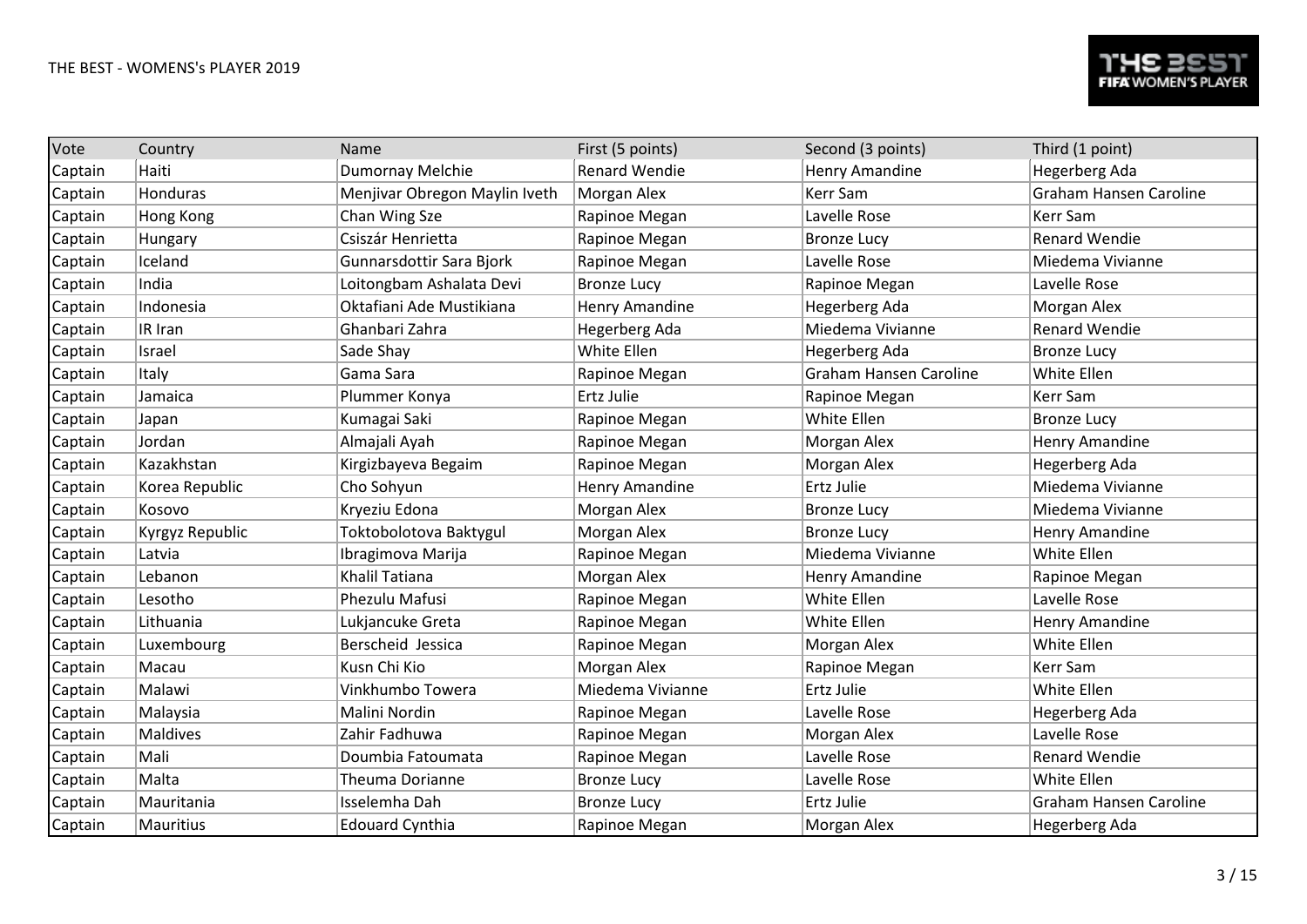| Vote    | Country             | Name                     | First (5 points)       | Second (3 points)             | Third (1 point)               |
|---------|---------------------|--------------------------|------------------------|-------------------------------|-------------------------------|
| Captain | Mexico              | Corral Charlyn           | Rapinoe Megan          | Miedema Vivianne              | Morgan Alex                   |
| Captain | Moldova             | Ludmila Caraman          | <b>Renard Wendie</b>   | Morgan Alex                   | Rapinoe Megan                 |
| Captain | Mongolia            | Orgodol Tsasan-Ohin      | Kerr Sam               | Henry Amandine                | Rapinoe Megan                 |
| Captain | Montenegro          | Vukcevic Marija          | Rapinoe Megan          | Morgan Alex                   | Miedema Vivianne              |
| Captain | Mozambique          | Bilai Joana              | Ertz Julie             | Rapinoe Megan                 | White Ellen                   |
| Captain | Myanmar             | Tun Khin Mar Lar         | Rapinoe Megan          | <b>Bronze Lucy</b>            | <b>Ertz Julie</b>             |
| Captain | Namibia             | Katuta lina              | Rapinoe Megan          | Miedema Vivianne              | <b>Renard Wendie</b>          |
| Captain | Nepal               | Thapa Niru               | Rapinoe Megan          | Morgan Alex                   | <b>Kerr Sam</b>               |
| Captain | Netherlands         | Van Veenendaal Sari      | Miedema Vivianne       | Lavelle Rose                  | <b>Bronze Lucy</b>            |
| Captain | New Caledonia       | Kaemo Claire             | <b>Renard Wendie</b>   | Morgan Alex                   | Henry Amandine                |
| Captain | New Zealand         | Riley Ali                | Rapinoe Megan          | Miedema Vivianne              | Henry Amandine                |
| Captain | Nicaragua           | Pereira Karerine         | Rapinoe Megan          | Morgan Alex                   | Miedema Vivianne              |
| Captain | Niger               | Umar Saadia              | Rapinoe Megan          | Morgan Alex                   | <b>Graham Hansen Caroline</b> |
| Captain | Nigeria             | <b>Oparanozie Desire</b> | Rapinoe Megan          | Morgan Alex                   | Kerr Sam                      |
| Captain | North Macedonia     | Andonova Natasha         | Rapinoe Megan          | <b>Bronze Lucy</b>            | Morgan Alex                   |
| Captain | Northern Ireland    | Callaghan Marissa        | Hegerberg Ada          | White Ellen                   | Rapinoe Megan                 |
| Captain | Norway              | Mjelde Maren             | Rapinoe Megan          | <b>Graham Hansen Caroline</b> | Miedema Vivianne              |
| Captain | Panama              | Mills Natalia            | Rapinoe Megan          | Ertz Julie                    | <b>Renard Wendie</b>          |
| Captain | Papua New Guinea    | Siniu Deslyne            | Lavelle Rose           | Ertz Julie                    | White Ellen                   |
| Captain | Paraguay            | Quintana Gimenez Dulce   | Rapinoe Megan          | <b>Renard Wendie</b>          | Hegerberg Ada                 |
| Captain | Peru                | <b>Tristan Miriam</b>    | Rapinoe Megan          | <b>Renard Wendie</b>          | Hegerberg Ada                 |
| Captain | Philippines         | Impelido Patrice         | <b>Bronze Lucy</b>     | White Ellen                   | Lavelle Rose                  |
| Captain | Poland              | Kiedrzynek Katarzyna     | Rapinoe Megan          | Henry Amandine                | <b>Bronze Lucy</b>            |
| Captain | Portugal            | Neto Cláudia             | Graham Hansen Caroline | <b>Bronze Lucy</b>            | Lavelle Rose                  |
| Captain | <b>Puerto Rico</b>  | Karina Socarras          | Morgan Alex            | Miedema Vivianne              | <b>Bronze Lucy</b>            |
| Captain | Republic of Ireland | Mccabe Katie             | Miedema Vivianne       | Lavelle Rose                  | <b>Ertz Julie</b>             |
| Captain | Romania             | Florentina Olar          | Rapinoe Megan          | White Ellen                   | Henry Amandine                |
| Captain | Russia              | Kozhnikova Anna          | Rapinoe Megan          | Hegerberg Ada                 | Morgan Alex                   |
| Captain | Rwanda              | Nibagwire Sifa Gloria    | Rapinoe Megan          | Morgan Alex                   | <b>Henry Amandine</b>         |
| Captain | Scotland            | Corsie Rachel            | Rapinoe Megan          | Miedema Vivianne              | <b>Kerr Sam</b>               |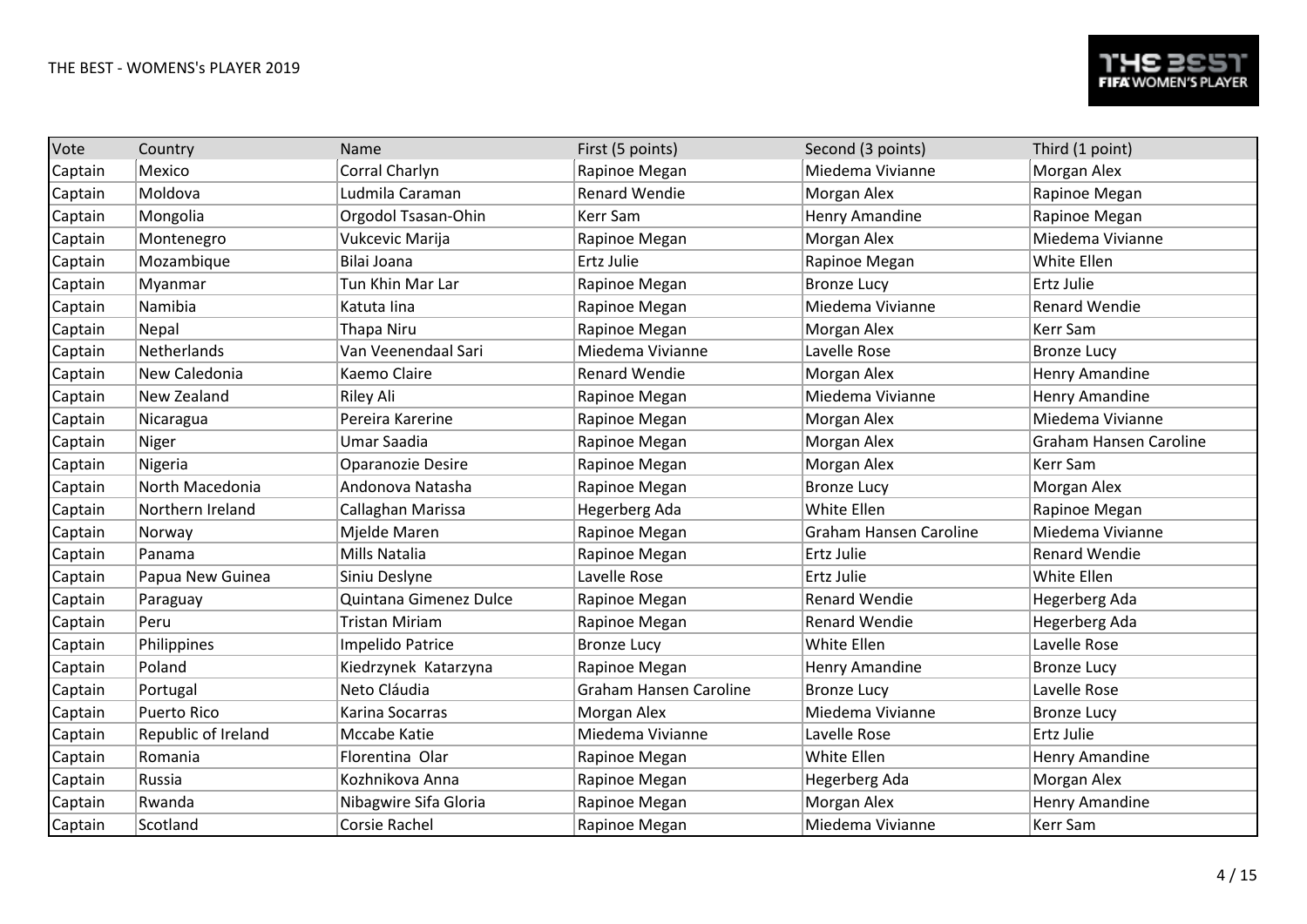| Vote    | Country                         | Name                      | First (5 points)      | Second (3 points)             | Third (1 point)      |
|---------|---------------------------------|---------------------------|-----------------------|-------------------------------|----------------------|
| Captain | Senegal                         | Diedhiou Mariama          | Morgan Alex           | Henry Amandine                | Rapinoe Megan        |
| Captain | Serbia                          | Violeta Slovic            | Rapinoe Megan         | Hegerberg Ada                 | Miedema Vivianne     |
| Captain | Sierra Leone                    | Conteh Marta              | Rapinoe Megan         | Miedema Vivianne              | <b>Bronze Lucy</b>   |
| Captain | Singapore                       | Rosnani Siti              | Miedema Vivianne      | Lavelle Rose                  | <b>Renard Wendie</b> |
| Captain | Slovakia                        | Škorvánková Dominika      | Rapinoe Megan         | Henry Amandine                | Lavelle Rose         |
| Captain | Slovenia                        | Zver Mateja               | Rapinoe Megan         | <b>Bronze Lucy</b>            | White Ellen          |
| Captain | South Africa                    | Van Wyk Janine            | Rapinoe Megan         | White Ellen                   | <b>Kerr Sam</b>      |
| Captain | Spain                           | Torrejón Moya Marta       | Henry Amandine        | Lavelle Rose                  | <b>Bronze Lucy</b>   |
| Captain | <b>St Kitts and Nevis</b>       | <b>Browne Phoenitia</b>   | <b>Renard Wendie</b>  | Lavelle Rose                  | Kerr Sam             |
| Captain | St Lucia                        | Marquis Elisa             | <b>Renard Wendie</b>  | <b>Bronze Lucy</b>            | Morgan Alex          |
| Captain | St Vincent and the              | Maxwell Angel             | <b>Bronze Lucy</b>    | <b>Graham Hansen Caroline</b> | Rapinoe Megan        |
|         | Grenadines                      |                           |                       |                               | Miedema Vivianne     |
| Captain | Suriname                        | <b>Hoogyliet Safiera</b>  | Morgan Alex           | Rapinoe Megan                 |                      |
| Captain | Sweden                          | Seger Caroline            | <b>Henry Amandine</b> | Rapinoe Megan                 | Hegerberg Ada        |
| Captain | Switzerland                     | Wälti Lia                 | Rapinoe Megan         | Henry Amandine                | <b>Kerr Sam</b>      |
| Captain | Tahiti                          | Wong Kiani                | Morgan Alex           | Rapinoe Megan                 | Henry Amandine       |
| Captain | Tajikistan                      | Fozilova Madina           | Morgan Alex           | Rapinoe Megan                 | <b>Renard Wendie</b> |
| Captain | Tanzania                        | Rashid Asha               | Miedema Vivianne      | Ertz Julie                    | <b>Bronze Lucy</b>   |
| Captain | Thailand                        | Kanjana Sung-Ngoen        | Lavelle Rose          | Rapinoe Megan                 | Henry Amandine       |
| Captain | Togo                            | Ayawo Adjo                | Rapinoe Megan         | Morgan Alex                   | <b>Renard Wendie</b> |
| Captain | <b>Trinidad and Tobago</b>      | Forbes Karyn              | Rapinoe Megan         | Hegerberg Ada                 | White Ellen          |
| Captain | Turkey                          | Karagenc Didem            | <b>Bronze Lucy</b>    | Rapinoe Megan                 | White Ellen          |
| Captain | Turkmenistan                    | Gurbanova Bagtygul        | Morgan Alex           | Rapinoe Megan                 | Miedema Vivianne     |
| Captain | <b>Turks and Caicos Islands</b> | Joseph Vanessa            | Rapinoe Megan         | <b>Renard Wendie</b>          | Lavelle Rose         |
| Captain | Uganda                          | <b>Akiror Tracy Jones</b> | Rapinoe Megan         | Morgan Alex                   | Henry Amandine       |
| Captain | Ukraine                         | Apanashchenko Daria       | <b>Bronze Lucy</b>    | Rapinoe Megan                 | White Ellen          |
| Captain | <b>United Arab Emirates</b>     | Almazrooei Noora          | Morgan Alex           | Henry Amandine                | Rapinoe Megan        |
| Captain | Uruguay                         | Velazco Ximena            | Rapinoe Megan         | Morgan Alex                   | Lavelle Rose         |
| Captain | US Virgin Islands               | Zola Kaza                 | Rapinoe Megan         | Morgan Alex                   | White Ellen          |
| Captain | <b>USA</b>                      | Lloyd Carli               | Rapinoe Megan         | Lavelle Rose                  | <b>Ertz Julie</b>    |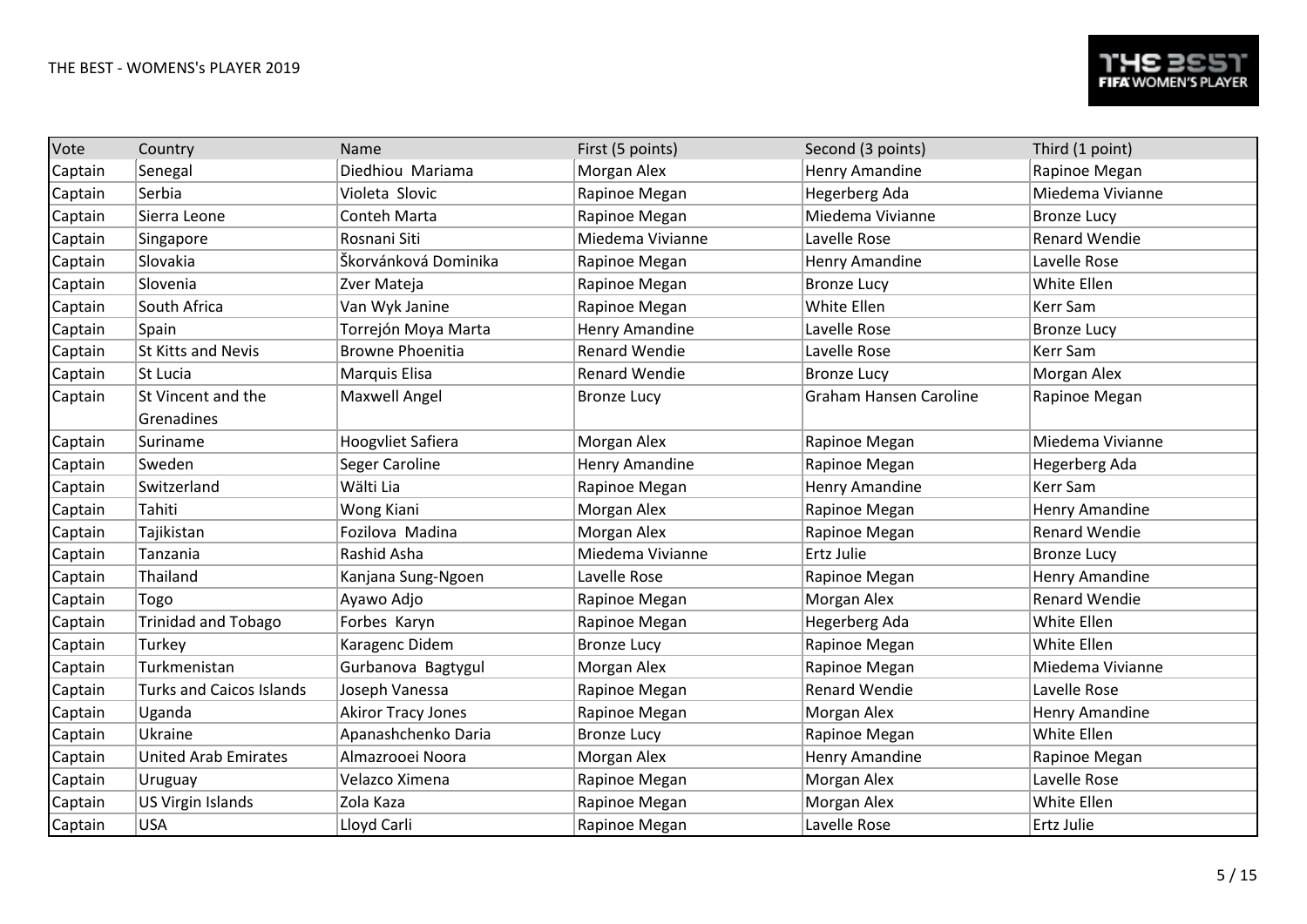| Vote    | Country                | Name                         | First (5 points) | Second (3 points)             | Third (1 point)      |
|---------|------------------------|------------------------------|------------------|-------------------------------|----------------------|
| Captain | Uzbekistan             | Safina Rushaniya             | Morgan Alex      | Rapinoe Megan                 | Henry Amandine       |
| Captain | Vanuatu                | Gideon Sylvie                | Rapinoe Megan    | Kerr Sam                      | Morgan Alex          |
| Captain | Venezuela              | Castro Lisbeth               | Rapinoe Megan    | Miedema Vivianne              | <b>Renard Wendie</b> |
| Captain | Vietnam                | Huynh Nhu                    | Rapinoe Megan    | Henry Amandine                | Miedema Vivianne     |
| Captain | Wales                  | Ingle Sophie                 | Lavelle Rose     | Miedema Vivianne              | Rapinoe Megan        |
| Captain | Zambia                 | Nali Hazel                   | Ertz Julie       | <b>Renard Wendie</b>          | Rapinoe Megan        |
| Coach   | Afghanistan            | Ali Jawad Attaee             | Ertz Julie       | Morgan Alex                   | Rapinoe Megan        |
| Coach   | Albania                | Sinani Vioresin              | Morgan Alex      | Rapinoe Megan                 | Miedema Vivianne     |
| Coach   | Algeria                | <b>Fertoul Radia</b>         | Rapinoe Megan    | Morgan Alex                   | White Ellen          |
| Coach   | American Samoa         | Faamau-Samuelu Ati           | Rapinoe Megan    | <b>Graham Hansen Caroline</b> | Morgan Alex          |
| Coach   | Andorra                | Martin Martinez Jose Antonio | Rapinoe Megan    | Hegerberg Ada                 | Lavelle Rose         |
| Coach   | Angola                 | Lutonda Lourdes              | Henry Amandine   | Morgan Alex                   | Miedema Vivianne     |
| Coach   | Argentina              | Borrello José Carlos         | Morgan Alex      | White Ellen                   | Henry Amandine       |
| Coach   | Australia              | <b>Milicic Ante</b>          | Kerr Sam         | Rapinoe Megan                 | Miedema Vivianne     |
| Coach   | Austria                | <b>Thalhammer Dominik</b>    | Rapinoe Megan    | White Ellen                   | Henry Amandine       |
| Coach   | Azerbaijan             | <b>Asgarov Siyaset</b>       | Rapinoe Megan    | Morgan Alex                   | <b>Renard Wendie</b> |
| Coach   | <b>Bahrain</b>         | Harban Khaled                | Ertz Julie       | Miedema Vivianne              | White Ellen          |
| Coach   | Bangladesh             | Choton Golam Robbani         | Morgan Alex      | Rapinoe Megan                 | White Ellen          |
| Coach   | <b>Barbados</b>        | <b>Forde Richard</b>         | Morgan Alex      | <b>Bronze Lucy</b>            | Rapinoe Megan        |
| Coach   | <b>Belarus</b>         | Maleyeu Yury                 | Rapinoe Megan    | White Ellen                   | <b>Renard Wendie</b> |
| Coach   | Belgium                | Serneels Ives                | Rapinoe Megan    | Lavelle Rose                  | Ertz Julie           |
| Coach   | Bermuda                | Robinson Naquita             | Rapinoe Megan    | Morgan Alex                   | Lavelle Rose         |
| Coach   | Bhutan                 | Lee Sung Jae                 | Rapinoe Megan    | Morgan Alex                   | White Ellen          |
| Coach   | Bosnia and Herzegovina | Hurem Samira                 | Morgan Alex      | <b>Renard Wendie</b>          | Hegerberg Ada        |
| Coach   | Botswana               | Gaoletho Nkutusang           | Morgan Alex      | Rapinoe Megan                 | White Ellen          |
| Coach   | <b>Brazil</b>          | Sundhage Pia Mariane         | Rapinoe Megan    | Henry Amandine                | <b>Bronze Lucy</b>   |
| Coach   | <b>Bulgaria</b>        | Radulov Troyan               | Rapinoe Megan    | Morgan Alex                   | Miedema Vivianne     |
| Coach   | <b>Burkina Faso</b>    | Dembele Adama                | Rapinoe Megan    | Morgan Alex                   | <b>Renard Wendie</b> |
| Coach   | <b>Burundi</b>         | Niyibimenya Daniella         | Lavelle Rose     | Rapinoe Megan                 | <b>Ertz Julie</b>    |
| Coach   | Cambodia               | Oum Savong                   | Rapinoe Megan    | Morgan Alex                   | <b>Renard Wendie</b> |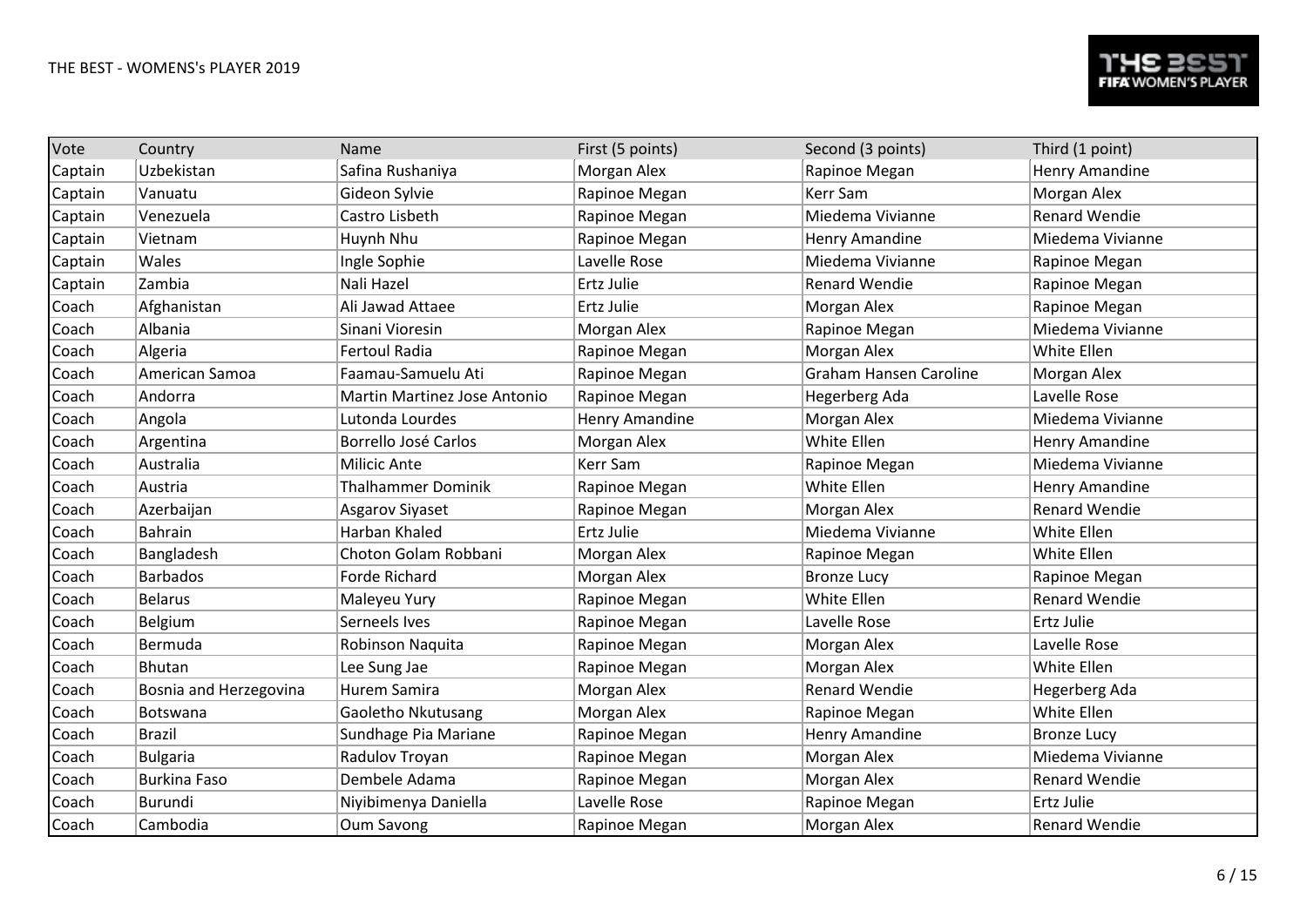| Vote  | Country                  | Name                           | First (5 points)       | Second (3 points)             | Third (1 point)               |
|-------|--------------------------|--------------------------------|------------------------|-------------------------------|-------------------------------|
| Coach | Canada                   | Heiner-Moller Kenneth          | Ertz Julie             | <b>Graham Hansen Caroline</b> | Henry Amandine                |
| Coach | Cape Verde Islands       | Nedio Silveria                 | Ertz Julie             | <b>Graham Hansen Caroline</b> | Hegerberg Ada                 |
| Coach | Cayman Islands           | Gonzalez Alexander             | Rapinoe Megan          | Morgan Alex                   | <b>Bronze Lucy</b>            |
| Coach | Central African Republic | <b>Bengue Viviane Felicite</b> | Rapinoe Megan          | Ertz Julie                    | Morgan Alex                   |
| Coach | Chad                     | Zam Gagso Barkos               | Morgan Alex            | <b>Renard Wendie</b>          | White Ellen                   |
| Coach | Chile                    | Letelier Jose                  | Ertz Julie             | Miedema Vivianne              | Rapinoe Megan                 |
| Coach | China PR                 | Jia Xiuquan                    | Rapinoe Megan          | Morgan Alex                   | Henry Amandine                |
| Coach | Chinese Taipei           | Echigo Kazuo                   | Morgan Alex            | Rapinoe Megan                 | <b>Henry Amandine</b>         |
| Coach | Colombia                 | Abadía Aragon Nelson           | Morgan Alex            | Henry Amandine                | <b>Graham Hansen Caroline</b> |
| Coach | Comoros                  | Choudjay Mahandhi              | Henry Amandine         | <b>Renard Wendie</b>          | <b>Ertz Julie</b>             |
| Coach | Congo                    | Madenguela Marie Joseph        | Rapinoe Megan          | Morgan Alex                   | White Ellen                   |
| Coach | Costa Rica               | Valverde Amelia                | Rapinoe Megan          | Hegerberg Ada                 | <b>Kerr Sam</b>               |
| Coach | Croatia                  | Prskalo Mate                   | Morgan Alex            | Henry Amandine                | Miedema Vivianne              |
| Coach | Cuba                     | Griego Edesio                  | Rapinoe Megan          | Miedema Vivianne              | Morgan Alex                   |
| Coach | Cyprus                   | <b>Tsolakis Angelos</b>        | Miedema Vivianne       | Rapinoe Megan                 | <b>Bronze Lucy</b>            |
| Coach | Czech Republic           | Rada Karel                     | Rapinoe Megan          | Morgan Alex                   | White Ellen                   |
| Coach | Denmark                  | Søndergaard Lars               | <b>Henry Amandine</b>  | Ertz Julie                    | Miedema Vivianne              |
| Coach | Djibouti                 | Komla Jonas                    | Ertz Julie             | Lavelle Rose                  | Morgan Alex                   |
| Coach | Dominica                 | <b>Tittre Albert</b>           | Graham Hansen Caroline | Lavelle Rose                  | Rapinoe Megan                 |
| Coach | Dominican Republic       | Zseremeta Rosso Kenneth        | Ertz Julie             | <b>Graham Hansen Caroline</b> | Kerr Sam                      |
| Coach | Ecuador                  | Moscoso Eduardo                | Rapinoe Megan          | White Ellen                   | Lavelle Rose                  |
| Coach | El Salvador              | Gomez Debbie                   | Rapinoe Megan          | Ertz Julie                    | Miedema Vivianne              |
| Coach | England                  | <b>Neville Phil</b>            | <b>Bronze Lucy</b>     | Rapinoe Megan                 | White Ellen                   |
| Coach | Eritrea                  | <b>Micheal Arsema</b>          | <b>Bronze Lucy</b>     | Henry Amandine                | White Ellen                   |
| Coach | Estonia                  | Matikainen Jarmo Kalevi        | Miedema Vivianne       | Morgan Alex                   | White Ellen                   |
| Coach | Eswatini                 | Mdluli Anthony                 | Rapinoe Megan          | Morgan Alex                   | Miedema Vivianne              |
| Coach | Faroe Islands            | Petersen John                  | Rapinoe Megan          | <b>Bronze Lucy</b>            | Lavelle Rose                  |
| Coach | Finland                  | Signeul Anna                   | Henry Amandine         | Rapinoe Megan                 | <b>Bronze Lucy</b>            |
| Coach | France                   | Diacre Corinne                 | Rapinoe Megan          | <b>Ertz Julie</b>             | Henry Amandine                |
| Coach | Gabon                    | Ndinga Mapangou Cédric         | Rapinoe Megan          | Hegerberg Ada                 | <b>Renard Wendie</b>          |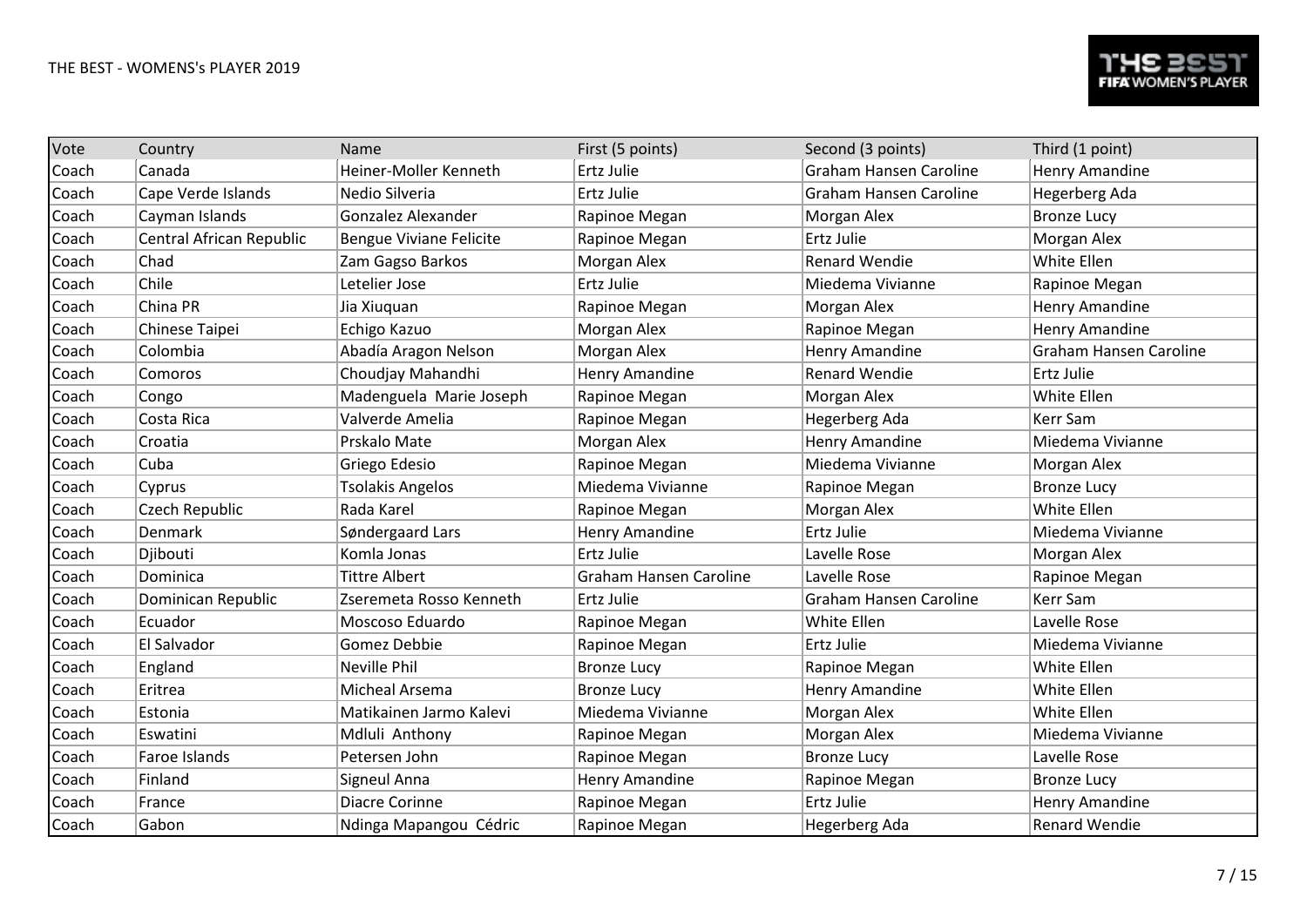| Vote  | Country         | Name                                        | First (5 points)      | Second (3 points)    | Third (1 point)               |
|-------|-----------------|---------------------------------------------|-----------------------|----------------------|-------------------------------|
| Coach | Gambia          | Sowe Mariama                                | Hegerberg Ada         | <b>Bronze Lucy</b>   | Morgan Alex                   |
| Coach | Georgia         | Bajelidze Levan                             | Rapinoe Megan         | White Ellen          | Lavelle Rose                  |
| Coach | Germany         | Voss-Tecklenburg Martina                    | Rapinoe Megan         | <b>Bronze Lucy</b>   | White Ellen                   |
| Coach | Ghana           | Tagoe Mercy                                 | <b>Bronze Lucy</b>    | Hegerberg Ada        | Lavelle Rose                  |
| Coach | Greece          | <b>Prionas Antonios</b>                     | <b>Bronze Lucy</b>    | Morgan Alex          | Henry Amandine                |
| Coach | Guinea-Bissau   | Queita Sidico                               | Henry Amandine        | Lavelle Rose         | Rapinoe Megan                 |
| Coach | Haiti           | <b>Collat Marc</b>                          | Rapinoe Megan         | <b>Renard Wendie</b> | Morgan Alex                   |
| Coach | Honduras        | Escalante Fonseca Miguel Angek   Ertz Julie |                       | Hegerberg Ada        | Lavelle Rose                  |
| Coach | Hong Kong       | Rambo Jose Ricardo                          | Morgan Alex           | Rapinoe Megan        | <b>Kerr Sam</b>               |
| Coach | Hungary         | Markó Edina                                 | Henry Amandine        | Lavelle Rose         | <b>Renard Wendie</b>          |
| Coach | Iceland         | Hauksson Jon Thor                           | Hegerberg Ada         | Rapinoe Megan        | White Ellen                   |
| Coach | India           | Maymol Rocky                                | Rapinoe Megan         | <b>Bronze Lucy</b>   | <b>Kerr Sam</b>               |
| Coach | Indonesia       | Nere Rudolf                                 | Morgan Alex           | <b>Bronze Lucy</b>   | <b>White Ellen</b>            |
| Coach | IR Iran         | Azmounzaviehkivi Maryam                     | <b>Bronze Lucy</b>    | <b>Renard Wendie</b> | Miedema Vivianne              |
| Coach | Israel          | <b>Burstein Gabriel</b>                     | Rapinoe Megan         | Lavelle Rose         | <b>Hegerberg Ada</b>          |
| Coach | Italy           | Bertolini Milena                            | Rapinoe Megan         | Lavelle Rose         | <b>Graham Hansen Caroline</b> |
| Coach | Jamaica         | Menzies Hue                                 | Rapinoe Megan         | Kerr Sam             | <b>Ertz Julie</b>             |
| Coach | Japan           | Takakura Asako                              | Rapinoe Megan         | Henry Amandine       | <b>Ertz Julie</b>             |
| Coach | Jordan          | Shih Azzedine                               | <b>Henry Amandine</b> | Rapinoe Megan        | Morgan Alex                   |
| Coach | Kazakhstan      | Nurkenova Raziya                            | Morgan Alex           | Rapinoe Megan        | <b>Henry Amandine</b>         |
| Coach | Korea Republic  | Kim Pangon (Technical Director)             | Rapinoe Megan         | Henry Amandine       | <b>Graham Hansen Caroline</b> |
| Coach | Kosovo          | Fazliu Aferdita                             | Morgan Alex           | <b>Bronze Lucy</b>   | Miedema Vivianne              |
| Coach | Kyrgyz Republic | Berezovskii Valerii                         | <b>Bronze Lucy</b>    | Hegerberg Ada        | Morgan Alex                   |
| Coach | Latvia          | <b>Matiss Didzis</b>                        | Morgan Alex           | White Ellen          | <b>Ertz Julie</b>             |
| Coach | Lebanon         | <b>Gharzeddine Wael</b>                     | Kerr Sam              | Miedema Vivianne     | Rapinoe Megan                 |
| Coach | Lesotho         | Phiri Lire                                  | Rapinoe Megan         | Ertz Julie           | White Ellen                   |
| Coach | Lithuania       | Viktoravicius Rimantas                      | Morgan Alex           | White Ellen          | Henry Amandine                |
| Coach | Luxembourg      | Smaili Samy                                 | Rapinoe Megan         | Morgan Alex          | <b>Henry Amandine</b>         |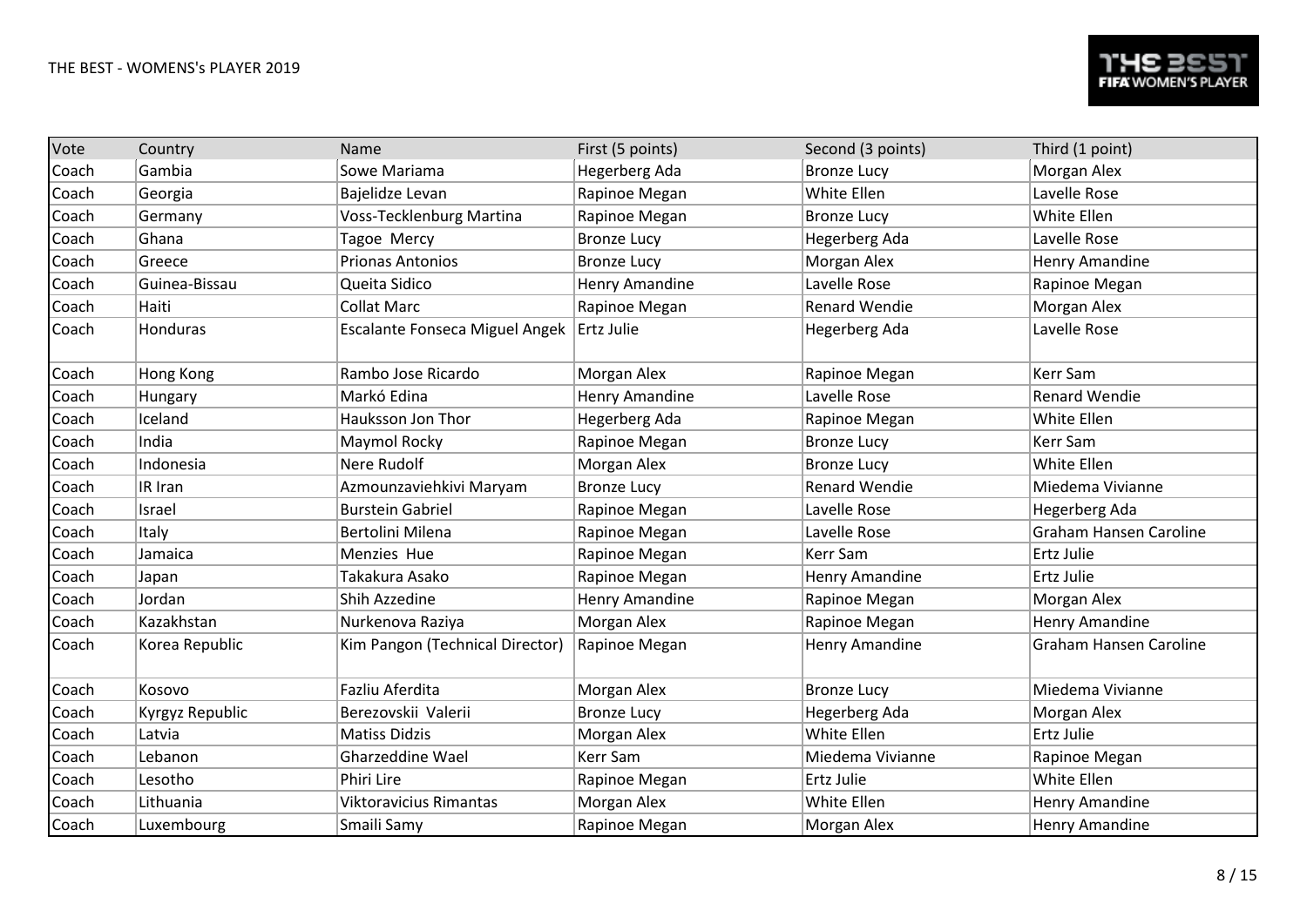| Vote  | Country            | Name                     | First (5 points)   | Second (3 points)    | Third (1 point)               |
|-------|--------------------|--------------------------|--------------------|----------------------|-------------------------------|
| Coach | Macau              | Zhang Hong               | Morgan Alex        | Hegerberg Ada        | White Ellen                   |
| Coach | Malawi             | <b>Mkandawire Abel</b>   | Ertz Julie         | Henry Amandine       | Miedema Vivianne              |
| Coach | Malaysia           | Joseph Jacob             | Morgan Alex        | <b>Bronze Lucy</b>   | Hegerberg Ada                 |
| Coach | Maldives           | Nashid Ahmed             | Rapinoe Megan      | Morgan Alex          | Lavelle Rose                  |
| Coach | Mali               | Houssein Salloum Mohamed | Rapinoe Megan      | Lavelle Rose         | <b>Renard Wendie</b>          |
| Coach | Malta              | <b>Gatt Mark</b>         | Morgan Alex        | <b>Bronze Lucy</b>   | Kerr Sam                      |
| Coach | Mauritania         | Abdoulaye Diallo         | <b>Bronze Lucy</b> | Ertz Julie           | <b>Graham Hansen Caroline</b> |
| Coach | <b>Mauritius</b>   | Kawata Kofi              | Morgan Alex        | <b>Bronze Lucy</b>   | <b>Renard Wendie</b>          |
| Coach | Mexico             | Cuellar Christopher      | Rapinoe Megan      | Kerr Sam             | Miedema Vivianne              |
| Coach | Moldova            | <b>Eduard Blanuta</b>    | Rapinoe Megan      | White Ellen          | Miedema Vivianne              |
| Coach | Mongolia           | Tseveensuren Ganbold     | Kerr Sam           | Ertz Julie           | <b>Graham Hansen Caroline</b> |
| Coach | Montenegro         | Maric Mirko              | Morgan Alex        | Lavelle Rose         | Miedema Vivianne              |
| Coach | Mozambique         | Macapa Claudio           | Ertz Julie         | <b>Renard Wendie</b> | White Ellen                   |
| Coach | Myanmar            | Moe Win Thu              | Rapinoe Megan      | Miedema Vivianne     | White Ellen                   |
| Coach | Namibia            | Kasaona Uerikondjera     | Rapinoe Megan      | Miedema Vivianne     | White Ellen                   |
| Coach | Nepal              | Khadka Hari              | Rapinoe Megan      | Morgan Alex          | <b>Kerr Sam</b>               |
| Coach | Netherlands        | Wiegman Sarina           | Lavelle Rose       | Rapinoe Megan        | White Ellen                   |
| Coach | New Caledonia      | <b>Clarque Michel</b>    | Morgan Alex        | <b>Renard Wendie</b> | <b>Bronze Lucy</b>            |
| Coach | <b>New Zealand</b> | Sermanni Tom             | Miedema Vivianne   | Rapinoe Megan        | Kerr Sam                      |
| Coach | Nicaragua          | Dixon Elna               | Rapinoe Megan      | Morgan Alex          | Miedema Vivianne              |
| Coach | Niger              | Mamadou Badje Ali        | Morgan Alex        | Rapinoe Megan        | Hegerberg Ada                 |
| Coach | Nigeria            | Dennerby Thomas Lennart  | Rapinoe Megan      | Henry Amandine       | Ertz Julie                    |
| Coach | North Macedonia    | Izov Kiril               | Morgan Alex        | Miedema Vivianne     | White Ellen                   |
| Coach | Northern Ireland   | Shiels Kenneth           | Rapinoe Megan      | Morgan Alex          | Lavelle Rose                  |
| Coach | Norway             | Sjögren Martin           | Rapinoe Megan      | <b>Bronze Lucy</b>   | <b>Graham Hansen Caroline</b> |
| Coach | Panama             | <b>Suarez Victor</b>     | Ertz Julie         | Lavelle Rose         | Rapinoe Megan                 |
| Coach | Papua New Guinea   | Sakatte Frederica        | Ertz Julie         | Lavelle Rose         | <b>Bronze Lucy</b>            |
| Coach | Paraguay           | Almada Sanchez Luis      | Rapinoe Megan      | Morgan Alex          | Miedema Vivianne              |
| Coach | Peru               | <b>Bueno Dorival</b>     | Morgan Alex        | Miedema Vivianne     | Rapinoe Megan                 |
| Coach | Philippines        | Dimzon Marnelli          | Lavelle Rose       | Rapinoe Megan        | <b>Henry Amandine</b>         |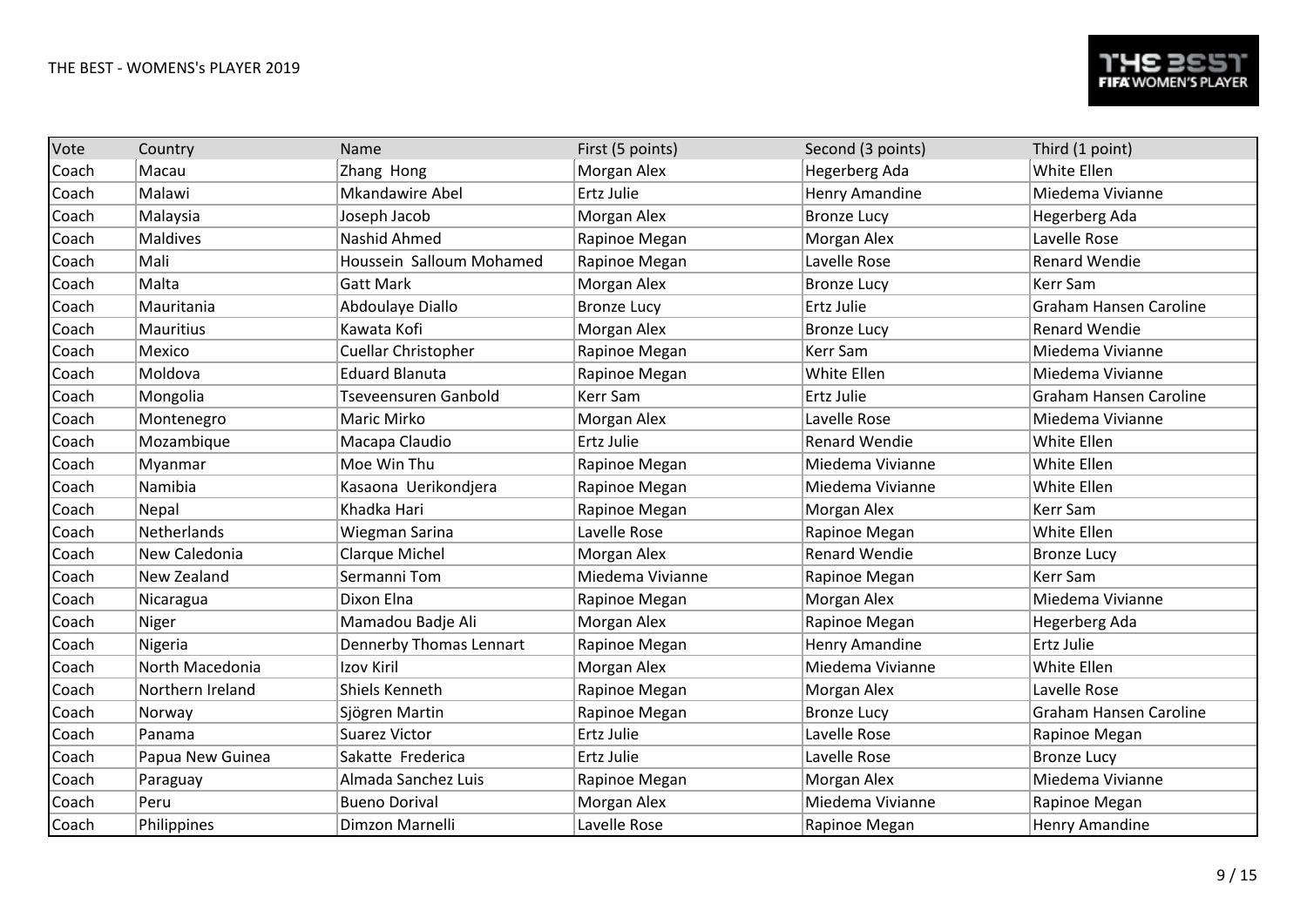| Vote  | Country                          | Name                     | First (5 points)      | Second (3 points)             | Third (1 point)      |
|-------|----------------------------------|--------------------------|-----------------------|-------------------------------|----------------------|
| Coach | Poland                           | Stepinski Milosz         | Rapinoe Megan         | Morgan Alex                   | <b>Renard Wendie</b> |
| Coach | Portugal                         | Neto Francisco           | Lavelle Rose          | <b>Bronze Lucy</b>            | Rapinoe Megan        |
| Coach | <b>Puerto Rico</b>               | Carlos Parra             | Morgan Alex           | Miedema Vivianne              | <b>Bronze Lucy</b>   |
| Coach | Republic of Ireland              | O'Connor Tom             | Rapinoe Megan         | Henry Amandine                | Lavelle Rose         |
| Coach | Romania                          | Mirel Albon              | Rapinoe Megan         | Miedema Vivianne              | White Ellen          |
| Coach | Russia                           | Fomina Elena             | Rapinoe Megan         | Morgan Alex                   | Hegerberg Ada        |
| Coach | Rwanda                           | Habimana Sosthene        | Rapinoe Megan         | <b>Renard Wendie</b>          | Henry Amandine       |
| Coach | Scotland                         | <b>Kerr Shelley</b>      | Lavelle Rose          | Rapinoe Megan                 | Henry Amandine       |
| Coach | Senegal                          | Sarr Cheikh Sidaty       | <b>Renard Wendie</b>  | Rapinoe Megan                 | Miedema Vivianne     |
| Coach | Serbia                           | Predrag Grozdanovic      | Rapinoe Megan         | Hegerberg Ada                 | <b>Renard Wendie</b> |
| Coach | Sierra Leone                     | <b>Bah Abdulai</b>       | Rapinoe Megan         | Miedema Vivianne              | <b>Bronze Lucy</b>   |
| Coach | Singapore                        | Ye Melisa                | <b>Renard Wendie</b>  | Kerr Sam                      | Rapinoe Megan        |
| Coach | Slovakia                         | Kopún Peter              | Rapinoe Megan         | Miedema Vivianne              | Lavelle Rose         |
| Coach | Slovenia                         | Jarc Borut               | Rapinoe Megan         | <b>Bronze Lucy</b>            | Hegerberg Ada        |
| Coach | South Africa                     | <b>Ellis Desiree</b>     | Rapinoe Megan         | <b>Kerr Sam</b>               | Henry Amandine       |
| Coach | Spain                            | Vilda Rodríguez Jorge    | <b>Henry Amandine</b> | Lavelle Rose                  | <b>Bronze Lucy</b>   |
| Coach | <b>St Kitts and Nevis</b>        | <b>Hughes Orrin</b>      | <b>Renard Wendie</b>  | Rapinoe Megan                 | Miedema Vivianne     |
| Coach | St Lucia                         | <b>Anderson Trevor</b>   | Miedema Vivianne      | Morgan Alex                   | Rapinoe Megan        |
| Coach | St Vincent and the<br>Grenadines | <b>Huggins Cornelius</b> | Rapinoe Megan         | <b>Graham Hansen Caroline</b> | Lavelle Rose         |
| Coach | Suriname                         | Aalse Brain              | Morgan Alex           | Rapinoe Megan                 | Miedema Vivianne     |
| Coach | Sweden                           | Gerhardsson Peter        | Lavelle Rose          | Miedema Vivianne              | <b>Bronze Lucy</b>   |
| Coach | Switzerland                      | <b>Nielsen Nils</b>      | <b>Henry Amandine</b> | Miedema Vivianne              | Rapinoe Megan        |
| Coach | Tahiti                           | Spielmann Stephanie      | Henry Amandine        | Lavelle Rose                  | Rapinoe Megan        |
| Coach | Tajikistan                       | Rakhmanov Ildar          | Morgan Alex           | <b>Henry Amandine</b>         | <b>Renard Wendie</b> |
| Coach | Tanzania                         | Shime Bakari             | Miedema Vivianne      | Morgan Alex                   | White Ellen          |
| Coach | Thailand                         | Kaenson Naruephol        | Lavelle Rose          | Rapinoe Megan                 | Henry Amandine       |
| Coach | Togo                             | Tomety Kai               | Rapinoe Megan         | Morgan Alex                   | White Ellen          |
| Coach | <b>Trinidad and Tobago</b>       | Defour Stephon           | Rapinoe Megan         | Lavelle Rose                  | Morgan Alex          |
| Coach | Turkey                           | <b>Tuncel Talat</b>      | Lavelle Rose          | <b>Renard Wendie</b>          | Miedema Vivianne     |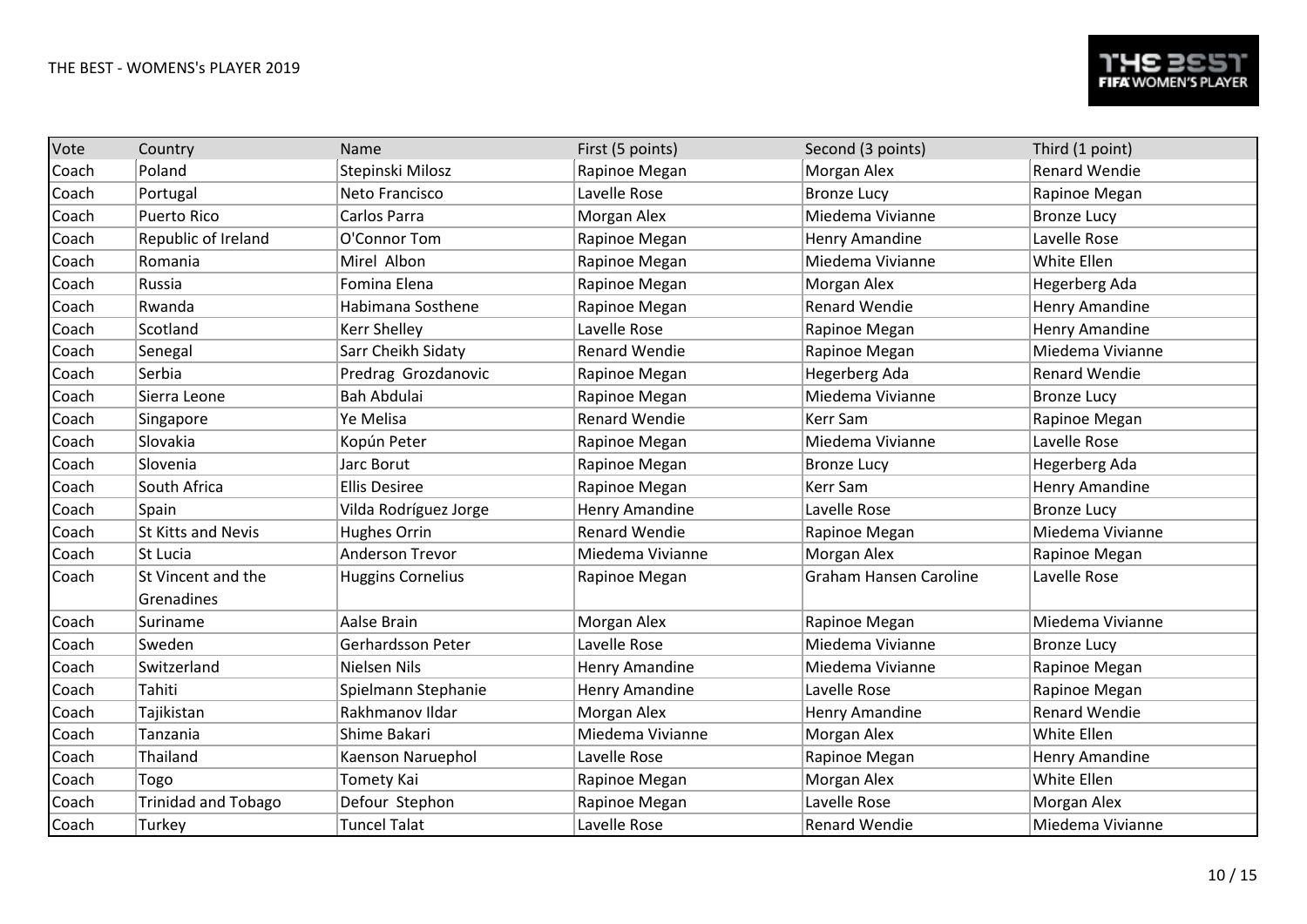| Vote  | Country                         | Name                     | First (5 points)   | Second (3 points)    | Third (1 point)      |
|-------|---------------------------------|--------------------------|--------------------|----------------------|----------------------|
| Coach | Turkmenistan                    | Mingazov Kamil           | Morgan Alex        | Rapinoe Megan        | Henry Amandine       |
| Coach | <b>Turks and Caicos Islands</b> | Rodriguez Baez Yunelsis  | Rapinoe Megan      | <b>Renard Wendie</b> | Lavelle Rose         |
| Coach | Uganda                          | Bulega Faridah           | Rapinoe Megan      | Morgan Alex          | Miedema Vivianne     |
| Coach | Ukraine                         | Zinchenko Nataliia       | Morgan Alex        | <b>Renard Wendie</b> | White Ellen          |
| Coach | <b>United Arab Emirates</b>     | Altaheri Houriya         | Rapinoe Megan      | Morgan Alex          | Henry Amandine       |
| Coach | Uruguay                         | Longo Ariel              | <b>Bronze Lucy</b> | Hegerberg Ada        | Henry Amandine       |
| Coach | US Virgin Islands               | Joseph Limeburner        | Rapinoe Megan      | Morgan Alex          | White Ellen          |
| Coach | <b>USA</b>                      | Ellis Jill               | Rapinoe Megan      | Morgan Alex          | Ertz Julie           |
| Coach | Uzbekistan                      | Norsafarov Bakhrom       | Morgan Alex        | Rapinoe Megan        | Hegerberg Ada        |
| Coach | Vanuatu                         | Yelou Robert             | Henry Amandine     | <b>Renard Wendie</b> | Ertz Julie           |
| Coach | Venezuela                       | Catoya Jose              | Lavelle Rose       | Rapinoe Megan        | <b>Bronze Lucy</b>   |
| Coach | Vietnam                         | Mai Duc Chung            | Rapinoe Megan      | Henry Amandine       | Miedema Vivianne     |
| Coach | Wales                           | Ludlow Jayne             | Lavelle Rose       | Rapinoe Megan        | Kerr Sam             |
| Coach | Zambia                          | Mwamba Beauty            | Rapinoe Megan      | Morgan Alex          | <b>Renard Wendie</b> |
| Media | Afghanistan                     | Sayer Zaland             | Morgan Alex        | Miedema Vivianne     | Henry Amandine       |
| Media | Albania                         | Dritan Shakohoxha        | Ertz Julie         | Morgan Alex          | Rapinoe Megan        |
| Media | Algeria                         | Abdelazziz Bouyakoub     | Rapinoe Megan      | Miedema Vivianne     | Hegerberg Ada        |
| Media | American Samoa                  | <b>Brian Vitolio</b>     | Rapinoe Megan      | Morgan Alex          | Hegerberg Ada        |
| Media | Angola                          | Geraldo Quiala           | Rapinoe Megan      | <b>Renard Wendie</b> | Miedema Vivianne     |
| Media | Argentina                       | Romina Sacher            | Henry Amandine     | Lavelle Rose         | Rapinoe Megan        |
| Media | Armenia                         | Eduard Kalantaryan       | Hegerberg Ada      | <b>Bronze Lucy</b>   | Miedema Vivianne     |
| Media | Australia                       | Emma Kemp                | <b>Bronze Lucy</b> | Lavelle Rose         | Miedema Vivianne     |
| Media | Austria                         | Stefan Grueneis Grueneis | Rapinoe Megan      | Miedema Vivianne     | Henry Amandine       |
| Media | <b>Bahrain</b>                  | Abdullah Ashoor          | Rapinoe Megan      | Miedema Vivianne     | Morgan Alex          |
| Media | Bangladesh                      | Rahman Mujibur           | Rapinoe Megan      | Miedema Vivianne     | <b>Bronze Lucy</b>   |
| Media | <b>Belarus</b>                  | Siarhei Nikalayeu        | Hegerberg Ada      | Henry Amandine       | Rapinoe Megan        |
| Media | Belgium                         | Maryan Mahieu            | Morgan Alex        | Hegerberg Ada        | Miedema Vivianne     |
| Media | <b>Belize</b>                   | Ruben Morales Iglesias   | Rapinoe Megan      | Morgan Alex          | Lavelle Rose         |
| Media | <b>Benin</b>                    | Felix Sounde Peperipe    | Lavelle Rose       | <b>White Ellen</b>   | Ertz Julie           |
| Media | Bermuda                         | Earl Basden              | Rapinoe Megan      | Henry Amandine       | White Ellen          |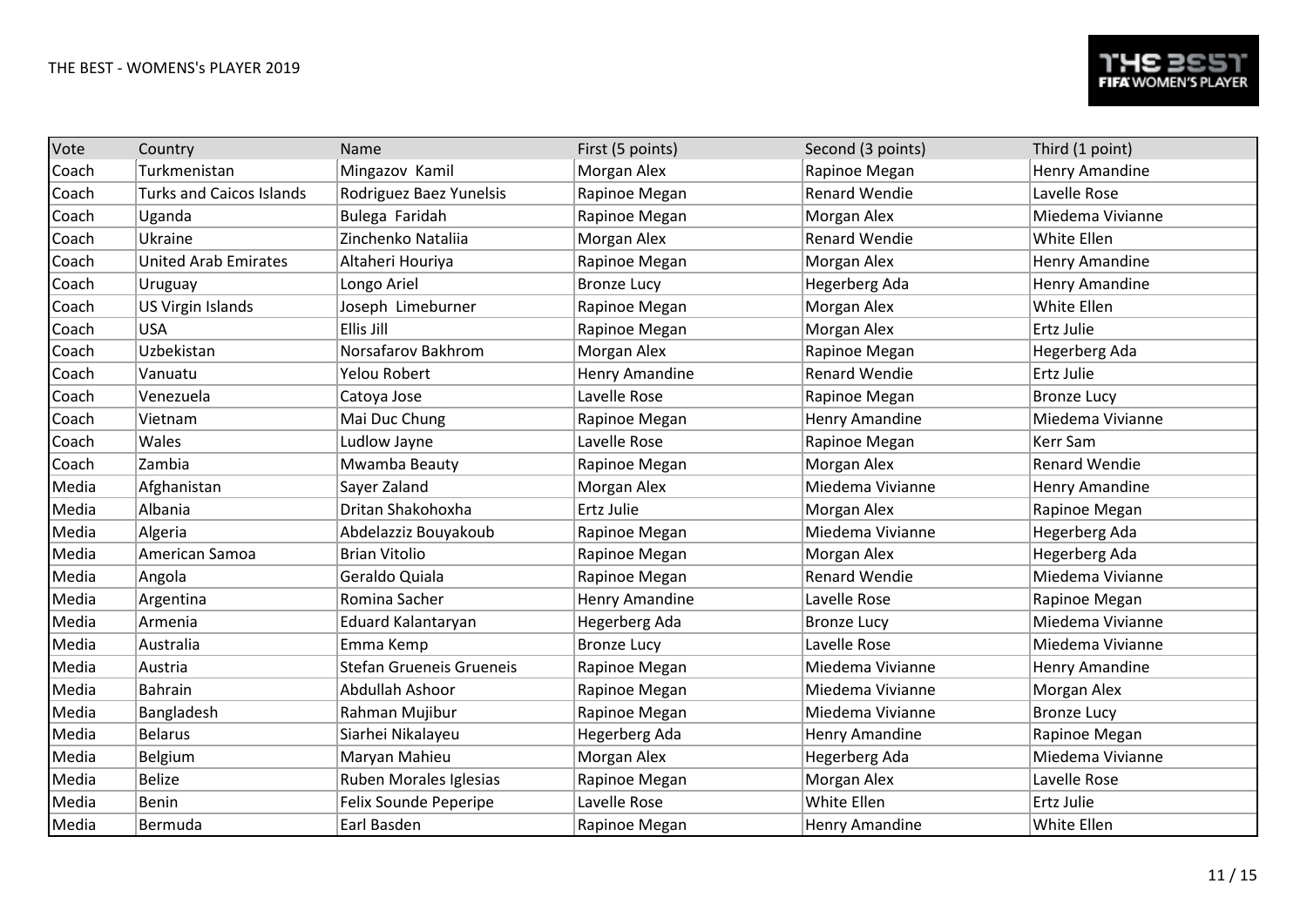| Vote  | Country                  | Name                         | First (5 points)   | Second (3 points)             | Third (1 point)      |
|-------|--------------------------|------------------------------|--------------------|-------------------------------|----------------------|
| Media | <b>Bolivia</b>           | Marco Gery Zurita Mustafa    | Rapinoe Megan      | Morgan Alex                   | <b>Bronze Lucy</b>   |
| Media | Bosnia and Herzegovina   | Medina Šehic                 | Rapinoe Megan      | Morgan Alex                   | Hegerberg Ada        |
| Media | Botswana                 | Duncan Knangkenna            | Rapinoe Megan      | <b>Bronze Lucy</b>            | <b>Kerr Sam</b>      |
| Media | <b>Brazil</b>            | Tatiana Cavalcanti Furtado   | Rapinoe Megan      | Henry Amandine                | Lavelle Rose         |
| Media | <b>Burkina Faso</b>      | Siriki Drame                 | Rapinoe Megan      | Miedema Vivianne              | <b>Renard Wendie</b> |
| Media | Cambodia                 | Ung Chamroeun                | Rapinoe Megan      | Miedema Vivianne              | Hegerberg Ada        |
| Media | Canada                   | Neil Davidson                | Hegerberg Ada      | Miedema Vivianne              | Rapinoe Megan        |
| Media | Chad                     | Salahdine Mahamar Sabur      | Ertz Julie         | Henry Amandine                | Lavelle Rose         |
| Media | Chile                    | Angela Gonzalez              | Rapinoe Megan      | Morgan Alex                   | Miedema Vivianne     |
| Media | China PR                 | An Ran                       | Rapinoe Megan      | <b>Bronze Lucy</b>            | Miedema Vivianne     |
| Media | Chinese Taipei           | Max Hung                     | Rapinoe Megan      | Ertz Julie                    | White Ellen          |
| Media | Colombia                 | Orlando Ascensio             | Rapinoe Megan      | Morgan Alex                   | Henry Amandine       |
| Media | Comoros                  | Mariata Moussa               | Morgan Alex        | Miedema Vivianne              | White Ellen          |
| Media | Congo                    | Maureen Paule Ngassaye       | Rapinoe Megan      | Morgan Alex                   | <b>Bronze Lucy</b>   |
| Media | Congo DR                 | Charles Mbuya Kadiobo        | Rapinoe Megan      | Morgan Alex                   | Hegerberg Ada        |
| Media | Costa Rica               | Dinia Vargas Chaves          | Rapinoe Megan      | Hegerberg Ada                 | <b>Renard Wendie</b> |
| Media | Croatia                  | Robert Matteoni              | Rapinoe Megan      | Hegerberg Ada                 | <b>Bronze Lucy</b>   |
| Media | Cuba                     | <b>Yasiel Cancio</b>         | Rapinoe Megan      | Morgan Alex                   | <b>Renard Wendie</b> |
| Media | Curacao                  | Carl Ruiter                  | Rapinoe Megan      | Miedema Vivianne              | Morgan Alex          |
| Media | Cyprus                   | Savvas Neocleous             | <b>Bronze Lucy</b> | <b>Graham Hansen Caroline</b> | <b>Ertz Julie</b>    |
| Media | Denmark                  | Andreas Kraul                | Rapinoe Megan      | <b>Bronze Lucy</b>            | Hegerberg Ada        |
| Media | Ecuador                  | Joselo Sanchez               | Morgan Alex        | Lavelle Rose                  | White Ellen          |
| Media | El Salvador              | <b>Gustavo Andres Flores</b> | Hegerberg Ada      | Henry Amandine                | Rapinoe Megan        |
| Media | England                  | Alex Scott                   | Rapinoe Megan      | <b>Bronze Lucy</b>            | Lavelle Rose         |
| Media | <b>Equitorial Guinea</b> | <b>Fabien Essiane</b>        | Rapinoe Megan      | Morgan Alex                   | White Ellen          |
| Media | Estonia                  | Aet Suvari                   | Rapinoe Megan      | Hegerberg Ada                 | Morgan Alex          |
| Media | Ethiopia                 | Belay Behere Yishak          | Rapinoe Megan      | Morgan Alex                   | <b>Bronze Lucy</b>   |
| Media | Faroe Islands            | Símun Christian Olsen        | <b>Bronze Lucy</b> | Hegerberg Ada                 | Rapinoe Megan        |
| Media | Finland                  | Ville Vaananen               | Rapinoe Megan      | Morgan Alex                   | Hegerberg Ada        |
| Media | France                   | Syanie Dalmat                | Rapinoe Megan      | <b>Renard Wendie</b>          | Lavelle Rose         |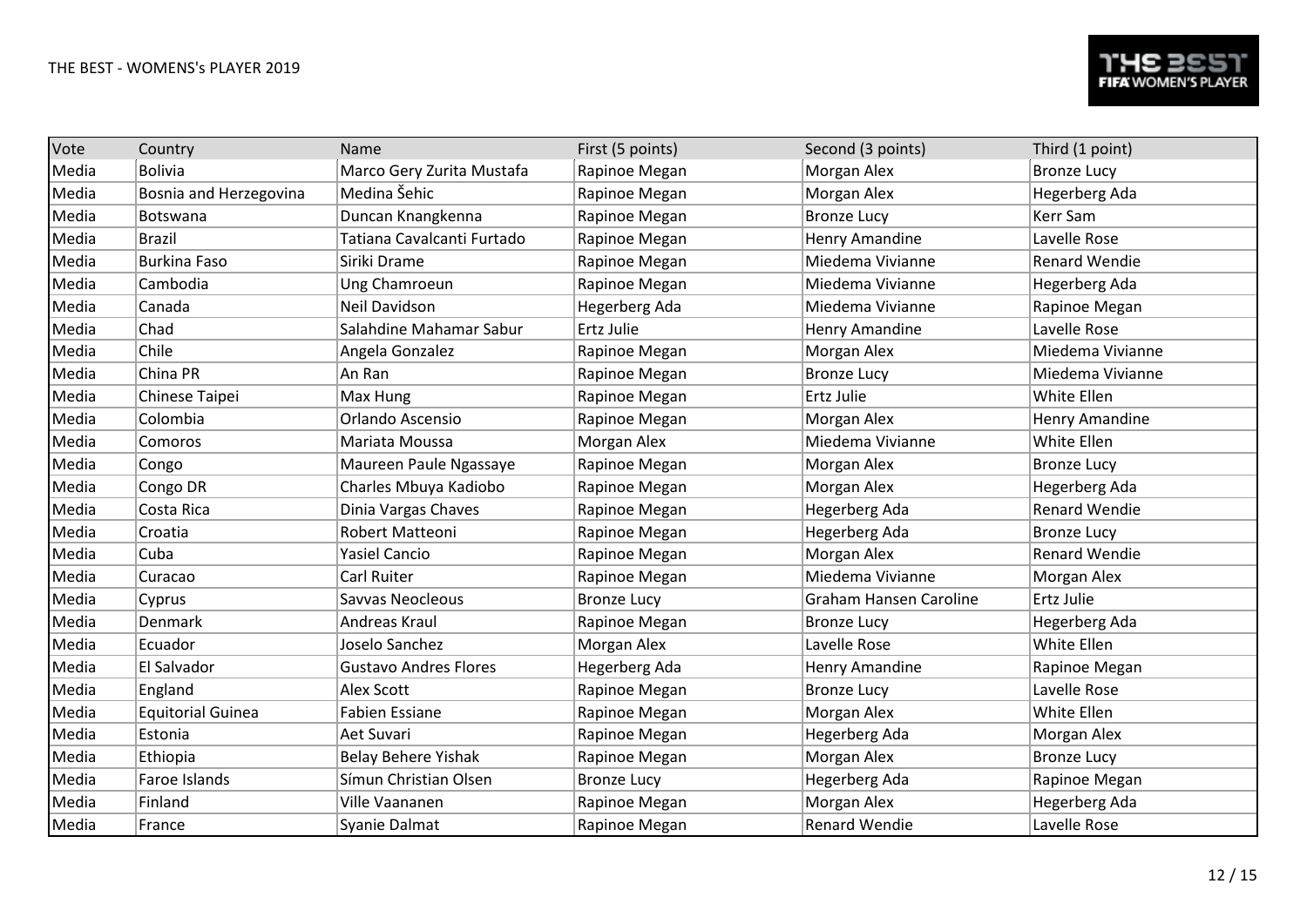| Vote  | Country              | Name                      | First (5 points)     | Second (3 points)             | Third (1 point)    |
|-------|----------------------|---------------------------|----------------------|-------------------------------|--------------------|
| Media | <b>FYR Macedonia</b> | Mijalce Durgutov          | Hegerberg Ada        | <b>Renard Wendie</b>          | Miedema Vivianne   |
| Media | Gambia               | Abdoulie Bah              | Hegerberg Ada        | <b>Bronze Lucy</b>            | Henry Amandine     |
| Media | Georgia              | Zurab Potskhveria         | Rapinoe Megan        | Morgan Alex                   | Miedema Vivianne   |
| Media | Germany              | Claudia Neumann           | Rapinoe Megan        | White Ellen                   | Miedema Vivianne   |
| Media | Ghana                | <b>Aristo Dotse</b>       | Rapinoe Megan        | <b>Bronze Lucy</b>            | Lavelle Rose       |
| Media | Gibraltar            | Stephen Ignacio           | Ertz Julie           | Hegerberg Ada                 | <b>Bronze Lucy</b> |
| Media | Greece               | Nikolaos Kotsis           | Rapinoe Megan        | Miedema Vivianne              | Hegerberg Ada      |
| Media | Grenada              | <b>Michael Bascombe</b>   | Rapinoe Megan        | <b>Renard Wendie</b>          | Morgan Alex        |
| Media | Guinea-Bissau        | Etiandro Ucha             | Morgan Alex          | <b>Graham Hansen Caroline</b> | White Ellen        |
| Media | Guyana               | Rawle Toney               | Morgan Alex          | Rapinoe Megan                 | White Ellen        |
| Media | Haiti                | Lutherson Leon            | Morgan Alex          | Rapinoe Megan                 | Hegerberg Ada      |
| Media | Honduras             | Luis Alberto Fuente       | <b>Renard Wendie</b> | Rapinoe Megan                 | Hegerberg Ada      |
| Media | Hong Kong            | Kin Wa Chan               | Morgan Alex          | Rapinoe Megan                 | <b>Bronze Lucy</b> |
| Media | Hungary              | <b>Tibor Pietsch</b>      | Morgan Alex          | Rapinoe Megan                 | White Ellen        |
| Media | Iceland              | Vidir Sigurdsson          | Rapinoe Megan        | Morgan Alex                   | Miedema Vivianne   |
| Media | India                | Marcus Mergulhao          | Rapinoe Megan        | <b>Bronze Lucy</b>            | Morgan Alex        |
| Media | Iraq                 | Arshed Sabah Al Saedi     | Rapinoe Megan        | Morgan Alex                   | Miedema Vivianne   |
| Media | Israel               | Oshrat Eni                | Miedema Vivianne     | Ertz Julie                    | White Ellen        |
| Media | Italy                | Martina Angelini          | Rapinoe Megan        | Lavelle Rose                  | Miedema Vivianne   |
| Media | Japan                | Yoshinori Ebashi          | <b>Bronze Lucy</b>   | Lavelle Rose                  | Kerr Sam           |
| Media | Kazakhstan           | Geniy Tulegenov           | Ertz Julie           | Miedema Vivianne              | <b>Bronze Lucy</b> |
| Media | Kenya                | Robin Toskin              | Rapinoe Megan        | Miedema Vivianne              | <b>Bronze Lucy</b> |
| Media | Korea Republic       | You Mie Hur               | White Ellen          | <b>Bronze Lucy</b>            | Morgan Alex        |
| Media | Kosovo               | Valon Konushevci          | Morgan Alex          | Kerr Sam                      | Miedema Vivianne   |
| Media | Kuwait               | Abdelaziz J Wabdan        | Rapinoe Megan        | <b>Hegerberg Ada</b>          | <b>Bronze Lucy</b> |
| Media | Latvia               | Ilvars Koscinkevic        | Rapinoe Megan        | Morgan Alex                   | <b>Bronze Lucy</b> |
| Media | Lebanon              | Mike Chalhoub             | Rapinoe Megan        | Hegerberg Ada                 | Henry Amandine     |
| Media | Liechtenstein        | <b>Ernst Hasler</b>       | Lavelle Rose         | Miedema Vivianne              | Henry Amandine     |
| Media | Lithuania            | <b>Augustis Mindaugas</b> | Rapinoe Megan        | Miedema Vivianne              | Hegerberg Ada      |
| Media | Lybia                | Haithem Miftah El Amari   | <b>Bronze Lucy</b>   | Morgan Alex                   | <b>Kerr Sam</b>    |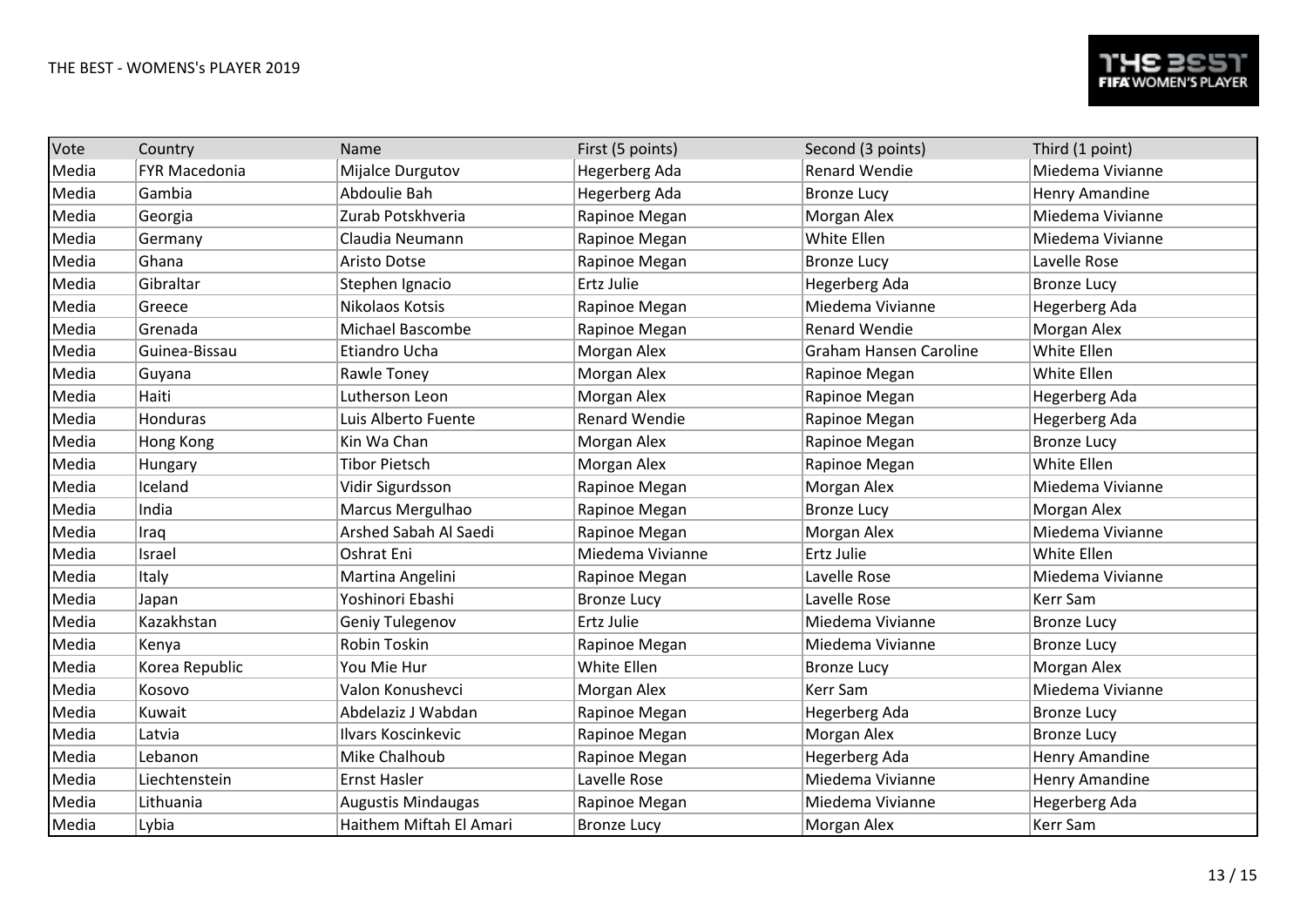| Vote  | Country             | Name                         | First (5 points)   | Second (3 points)     | Third (1 point)      |
|-------|---------------------|------------------------------|--------------------|-----------------------|----------------------|
| Media | Madagascar          | Lucas Rakotondrazaka         | Rapinoe Megan      | Miedema Vivianne      | Morgan Alex          |
| Media | Malawi              | Peter Kanjere                | Ertz Julie         | Rapinoe Megan         | Miedema Vivianne     |
| Media | <b>Maldives</b>     | Shimaz Ali                   | Morgan Alex        | Rapinoe Megan         | Hegerberg Ada        |
| Media | Maleysia            | Abdul Aziz Ahmad             | Morgan Alex        | Rapinoe Megan         | Miedema Vivianne     |
| Media | Mali                | Clarisse Lobo Njiakam        | Rapinoe Megan      | <b>Renard Wendie</b>  | White Ellen          |
| Media | Malta               | Jesmond Moore                | Rapinoe Megan      | Lavelle Rose          | <b>Bronze Lucy</b>   |
| Media | Mexico              | Valeria Marin                | Rapinoe Megan      | Morgan Alex           | <b>Renard Wendie</b> |
| Media | Mongolia            | Tserensodnom Enkhtuvshin     | Rapinoe Megan      | Hegerberg Ada         | White Ellen          |
| Media | Morocco             | Jalal Bouzrara               | Rapinoe Megan      | Hegerberg Ada         | Miedema Vivianne     |
| Media | Namibia             | Hesron Kapanga               | Rapinoe Megan      | <b>Renard Wendie</b>  | Morgan Alex          |
| Media | Nepal               | <b>Ritesh Rijal</b>          | Rapinoe Megan      | <b>Bronze Lucy</b>    | Hegerberg Ada        |
| Media | Netherlands         | Annemarie Postma             | Hegerberg Ada      | <b>Bronze Lucy</b>    | Miedema Vivianne     |
| Media | New Zealand         | Jeremy Ruane                 | Henry Amandine     | Rapinoe Megan         | Hegerberg Ada        |
| Media | Niger               | <b>Oumarou Moussa</b>        | Morgan Alex        | Henry Amandine        | <b>Bronze Lucy</b>   |
| Media | Nigeria             | Christian Okpara             | Rapinoe Megan      | <b>Renard Wendie</b>  | Morgan Alex          |
| Media | Northern Ireland    | Laure James                  | <b>Bronze Lucy</b> | Morgan Alex           | White Ellen          |
| Media | Norway              | Christina Paulos Syversen    | Lavelle Rose       | <b>Bronze Lucy</b>    | Rapinoe Megan        |
| Media | Oman                | <b>Ashok Purohit</b>         | Rapinoe Megan      | Miedema Vivianne      | Morgan Alex          |
| Media | Pakistan            | Alam Zeb                     | Rapinoe Megan      | Hegerberg Ada         | Morgan Alex          |
| Media | Panama              | Campo Elia Estrada           | Rapinoe Megan      | Ertz Julie            | Miedema Vivianne     |
| Media | Paraguay            | Amilcar Ruben Noguera Acosta | Rapinoe Megan      | Miedema Vivianne      | Hegerberg Ada        |
| Media | Peru                | Giles Kike                   | Rapinoe Megan      | Morgan Alex           | Lavelle Rose         |
| Media | Poland              | Hanna Urbaniak               | Rapinoe Megan      | Henry Amandine        | Lavelle Rose         |
| Media | Portugal            | Mariana Cabral               | Rapinoe Megan      | <b>Bronze Lucy</b>    | Hegerberg Ada        |
| Media | <b>Puerto Rico</b>  | Esteban Pagan                | Rapinoe Megan      | <b>Bronze Lucy</b>    | Morgan Alex          |
| Media | Qatar               | Joanna Gasiorowsk            | Rapinoe Megan      | Kerr Sam              | <b>Renard Wendie</b> |
| Media | Republic of Ireland | Mark Mccadden                | Rapinoe Megan      | Henry Amandine        | Morgan Alex          |
| Media | Romania             | <b>Theodor Jumatate</b>      | Rapinoe Megan      | Morgan Alex           | Hegerberg Ada        |
| Media | Russia              | Ekaterina Grishenkova        | Miedema Vivianne   | Hegerberg Ada         | White Ellen          |
| Media | Scotland            | Alan Campbell                | Rapinoe Megan      | <b>Henry Amandine</b> | Lavelle Rose         |